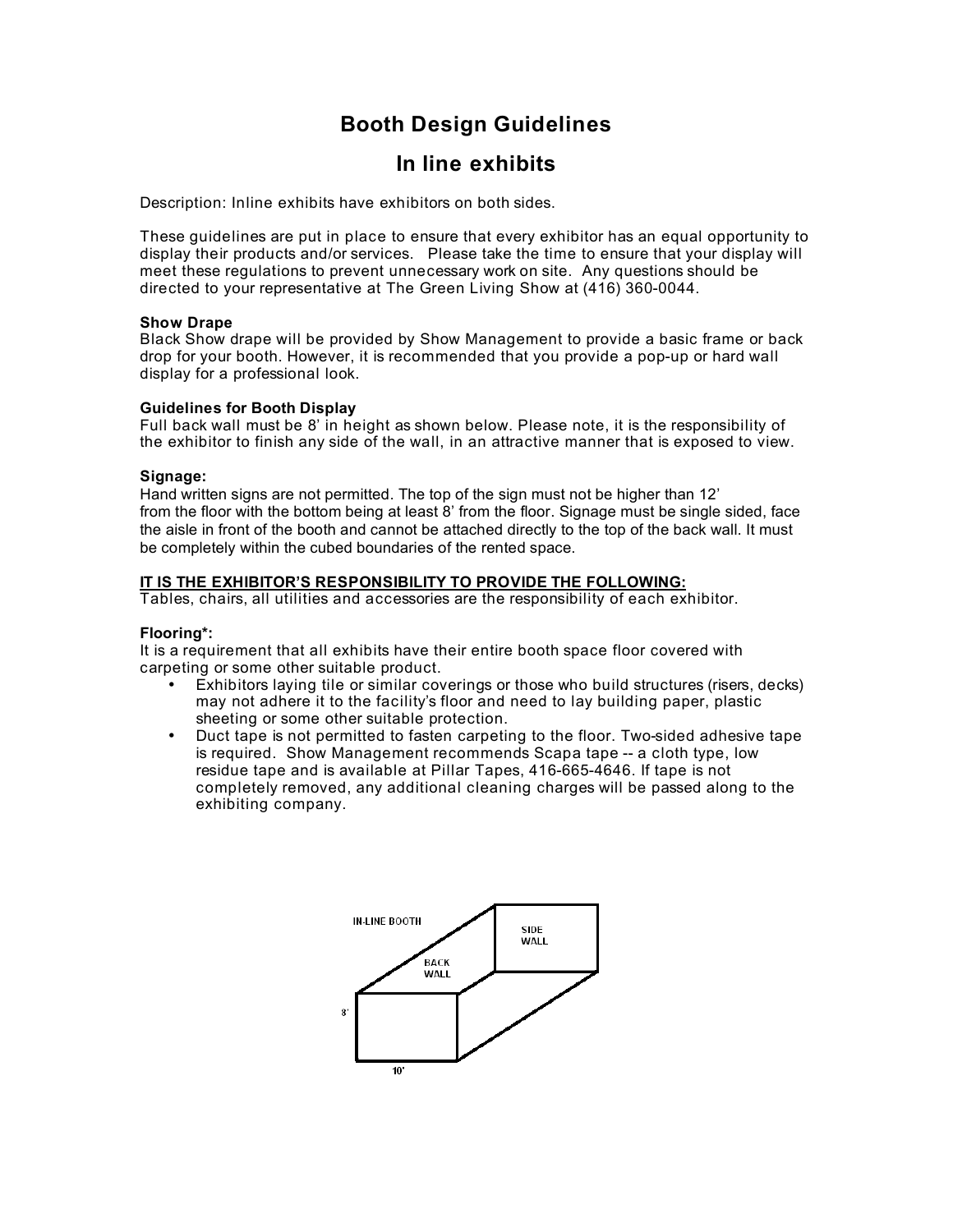# **Booth Design Guidelines**

# **Corner exhibits**

Description: Corner exhibits have exhibitors on one side only.

These guidelines are put in place to ensure every exhibitor has equal opportunity to display their products and/or services. Please take the time to ensure that your display will meet these regulations to prevent unnecessary work on site. Any questions should be directed to your representative at The Green Living Show at (416) 360-0044.

## **Show Drape**

Black Show drape will be provided by Show Management to provide a basic frame or back drop for your booth; however, it is recommended that you provide pop-up or hard wall display for a professional look.

### **Guidelines for Booth Display**

Full back wall must be 8' in height and have 8' sidewalls as shown below. A sidewall is optional on the side of the booth that does not have an adjoining exhibitor. It is the responsibility of the exhibitor to finish any side of the wall, in an attractive manner, which is exposed to view.

### **Signage:**

Hand written signs are not permitted. The top of the sign must not be higher than 12' from the floor with the bottom being at least 8' from the floor. Signage must be single sided, face the aisle, finished on the back side and cannot be directly attached to the top of the back wall. It must be completely contained within the cubed boundaries of the rented space.

## **IT IS THE EXHIBITOR'S RESPONSIBILITY TO PROVIDE THE FOLLOWING:**

Tables, chairs, all utilities and accessories are the responsibility of each exhibitor.

## **Flooring\*:**

All exhibits must have their entire booth space floor covered with carpeting or some other suitable product.

- Exhibitors laying tile or similar coverings or those who build structures (risers, decks) may not adhere it to the facility's floor and need to lay building paper, plastic sheeting or some other suitable protection first.
- Duct tape is not permitted to fasten carpeting to the floor. Two-sided adhesive tape is required. Show Management recommends Scapa tape -- a cloth type, low residue and is available at Pillar Tapes, 416-665-4646. If tape is not completely removed, any additional cleaning charges will be passed along to the exhibiting company.

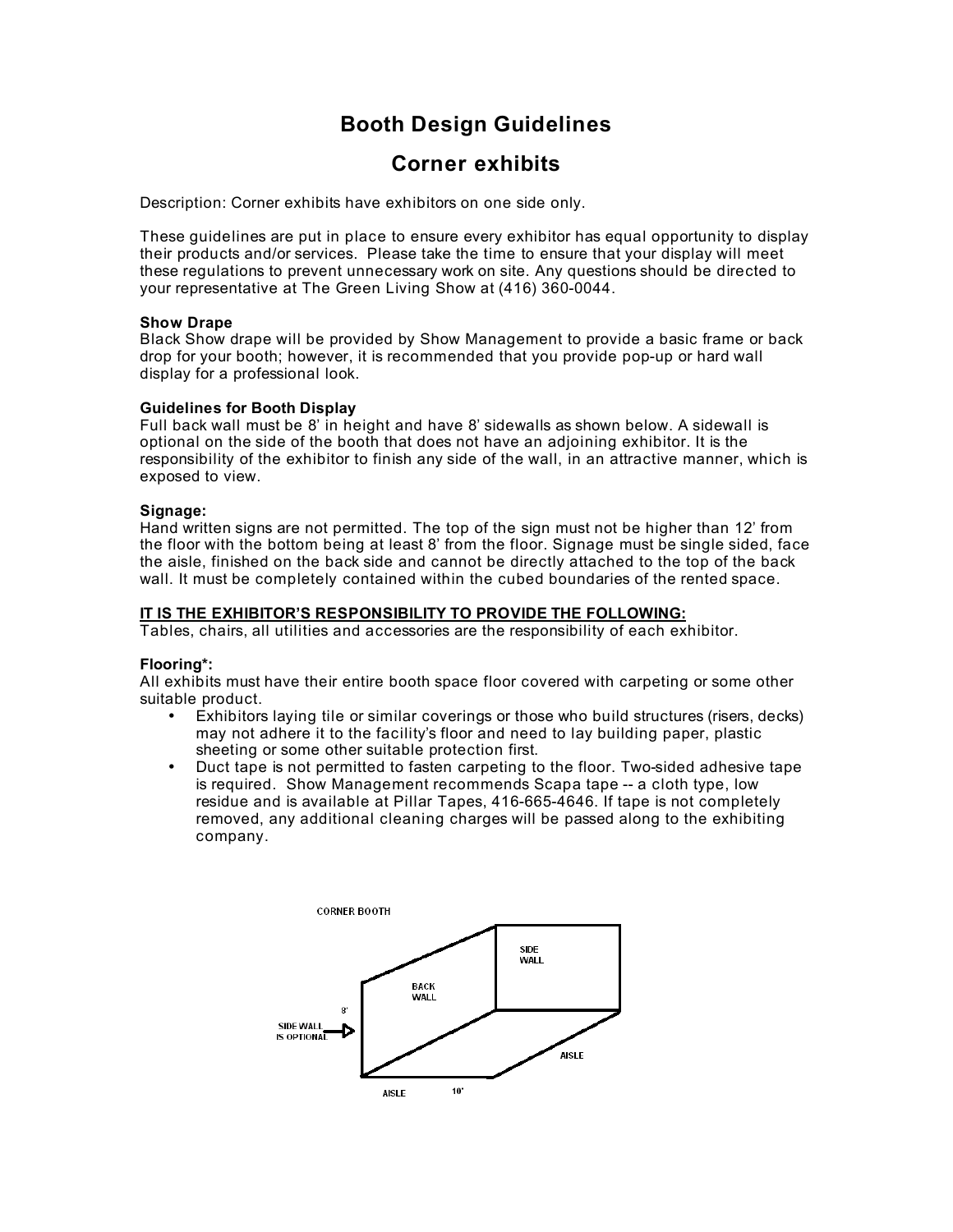# **Booth Design Guidelines**

# **Peninsula exhibits**

Description: Peninsula exhibits have 1 adjoining exhibitor and 3 sides open to aisles

These guidelines put in place ensure that every exhibitor has an equal opportunity to display their products and/or services. Please take the time to ensure that your display will meet these regulations to prevent unnecessary work on site. Any questions should be directed your representative at The Green Living Show at 416-360-0044.

## **Show Drape**

Black show drape will be provided by Show Management to provide a basic frame or back drop for your booth; however, it is recommended that you provide pop-up or hard wall display for a professional look.

### **Guidelines for Booth Display**

Full back wall must be 8' in height as show below. Walls are not permitted along any aisle, unless preauthorized. It is the responsibility of the exhibitor to finish any side of a wall, in an attractive manner, which is exposed to view.

## **Signage:**

Hand written signs are not permitted. Top of the sign must not be higher than 15' from the floor with the bottom being at least 8' from the floor. Signage must be finished on all sides and hung in a way so as not to interfere with any other exhibitor. It cannot be attached to the top of the back wall. It must be completely within the cubed boundaries of the rented space. Signage may be suspended from the ceiling by making prior arrangements with Metro Toronto Convention Centre.

## **IT IS THE EXHIBITOR'S RESPONSIBILITY TO PROVIDE THE FOLLOWING:**

Tables, chairs, all utilities and accessories are the responsibility of each exhibitor.

## **Flooring\*:**

All exhibits must have their entire booth space floor covered with carpeting or some other suitable product.

- Exhibitors laying tile or similar coverings or those who build structures (risers, decks) may not adhere it to the facility's floor and need to lay building paper, plastic sheeting or some other suitable protection first.
- Duct tape is not permitted to fasten carpeting to the floor. Two-sided adhesive tape is required. Show Management recommends Scapa tape -- a cloth type, low residue and is available at Pillar Tapes, 416-665-4646. If tape is not completely removed, any additional cleaning charges will be passed along to the exhibiting company.